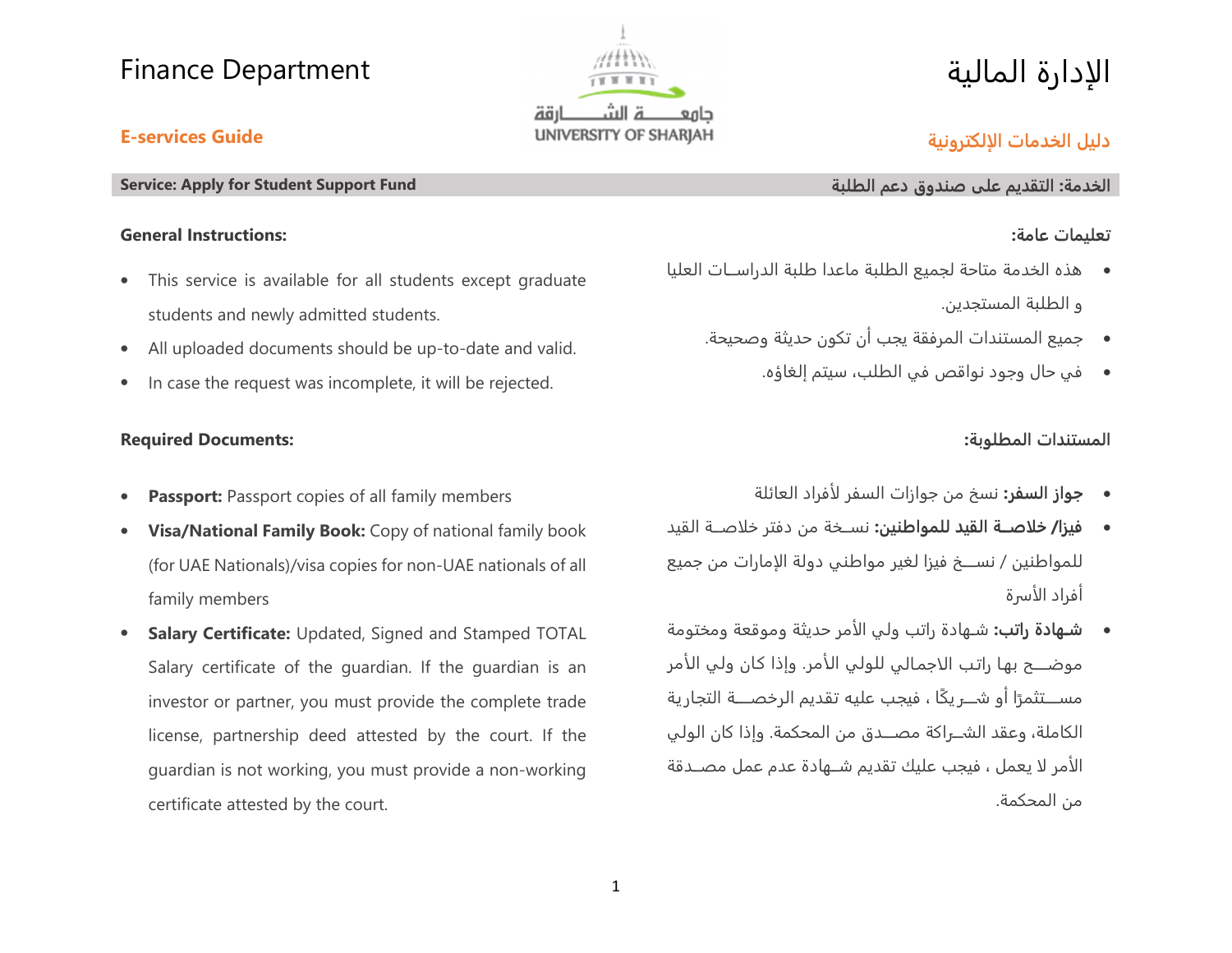

# الإدارة المالية

### **E-services Guide**

- $\bullet$  **Bank Statement:** Bank statement for last six months. If the guardian is an investor or partner, you must provide the bank statement for the business plus his personal bank statement.
- $\bullet$ **Rent Contract:** Valid rent contract/ownership of the house
- $\bullet$ **Work Contract:** For employees in private entities
- $\bullet$  **Medical reports:** If the family member has a health problem, kindly attach the certified medical certificate
- $\bullet$  **Trade License:** Complete Trade License if the guardian works in private company
- $\bullet$ **Other** (death certificate, loan certificate, etc.)
- $\bullet$  **Mother documents:** If the mother is working, please provide salary certificate & bank statement for last six months.

## **دليل الخدمات اྕلكترونية**

- **كشـف حسـاب بنكي:** كشـف حسـاب ྌརخر سـتة شـهور. وإذا كان ولي الأمر مســتثم<del>ر</del>ًا أو شــريكًا ، فعليه تقديم كشــف حســاب مصرفي للنشـاط التجاري بالإضـافة إلى كشـف حسـابه البنكي الشخصي.
	- **عقد اྕيجار:** عقد إيجار / ملكية المنزل سارية
		- **عقد العمل:** للعاملين في الجهات الخاصة
- **التقـارير الطبيـة:** إذا كـان أحـد أفراد اྌـཬལـــــة يعـاني من مشـــــكلـة صحية ، ارفاق تقرير طبي معتمد.
- **الرخصـة التجارية:** الرخصـة التجارية الكاملة إذا كان الولي اྌལمر يعمل في كة خاصة.
	- **أخرى** (شهادة وفاة ، شهادة مديونية من البنك ، إلخ ..)
- $\bullet$  **وثـائق اྕـཬم:** إذا كـانـت اྌـལم تعمـل يرجى تقـديم شـــــهـادة راتـب وكشف حساب مصرفي لآخر ستة شهور.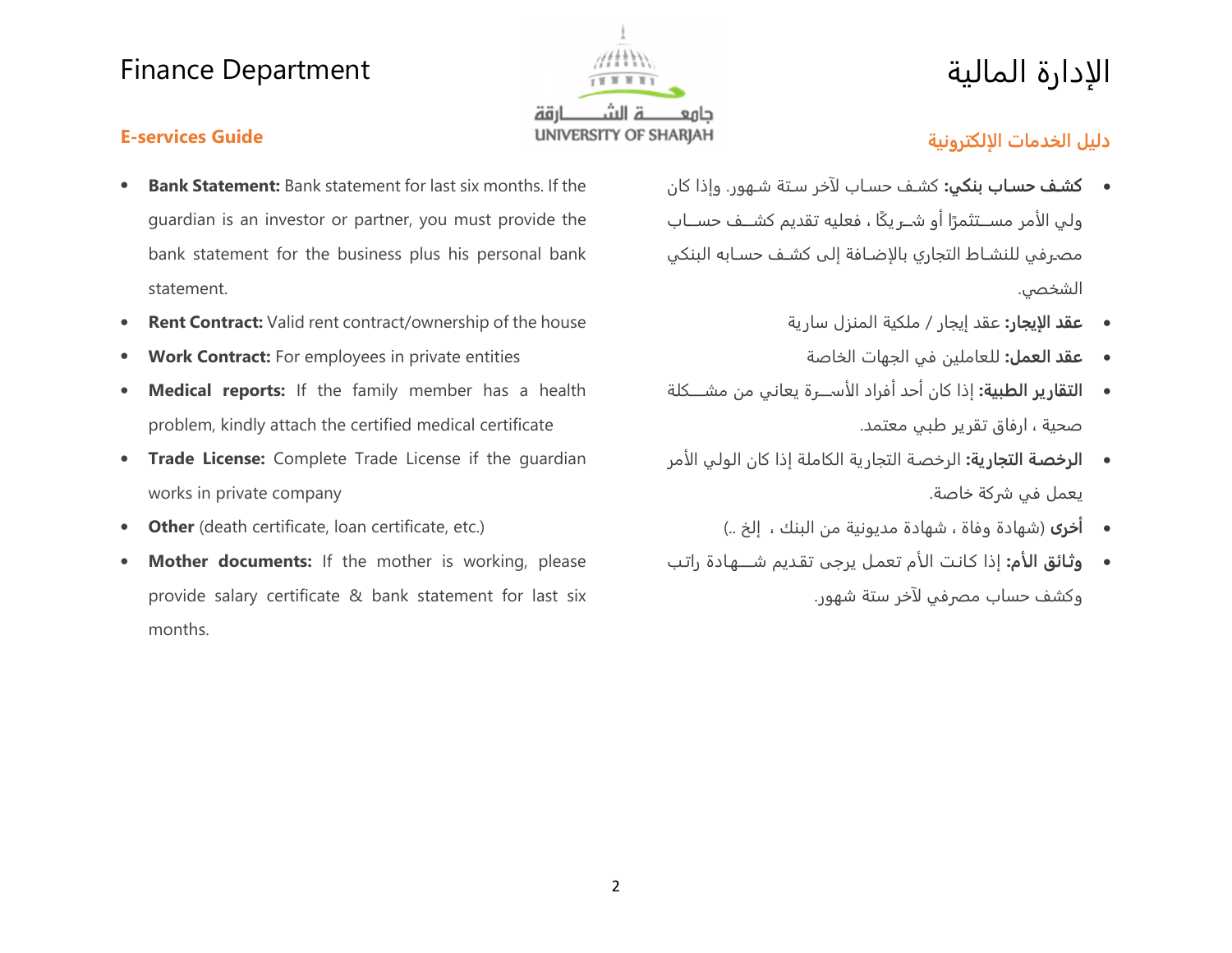

# الإدارة المالية

### **E-services Guide**

#### **How to Apply التقديم طريقة**

Step 1 : Login to your Banner Self-service by entering your UOS ID number and your password. https://www.sharjah.ac.ae/essb



الخطوة 1 : قم بـالـدخول على حســـــاب الخـدمـة الـذاتيـة الخـاص بـك ، بادخال رقمك الجامعي وكلمة ال. https://www.sharjah.ac.ae/essb



| Please enter your User Identification Number (ID) and your Personal Identification<br>Number (PIN). When finished, select Login. |  |
|----------------------------------------------------------------------------------------------------------------------------------|--|
| Please Note: ID is Case Sensitive                                                                                                |  |
| To protect your privacy, please Exit and close your browser when you are finished.                                               |  |
| رمز المستخدم: UOS ID<br>الرمز السرى: UOS Email Password                                                                          |  |

Login Click Here for Help with Login?

Step 2 : Click on E-Service link in the main menu. قـــائـمـــة مـن لـكـتـرونـيـــةཤـــྌا الـخـــدمـــات رابـط عـلـى انـقـر : 2 الـخـطـوة اྌཥختيارات الرئيسية.

#### Main Menu

|                                                                                           | Personal Information<br>Update addresses, contact information or marital status; review name or social security nur |  |  |  |
|-------------------------------------------------------------------------------------------|---------------------------------------------------------------------------------------------------------------------|--|--|--|
|                                                                                           | Student                                                                                                             |  |  |  |
| Apply for Admission, Register, View your academic records.                                |                                                                                                                     |  |  |  |
| WebCT.com, The e-Learning Hub<br>Find online help, research tools, discussions, and more! |                                                                                                                     |  |  |  |
|                                                                                           | <b>View/UPDATE Mobile</b>                                                                                           |  |  |  |
|                                                                                           | E-Service                                                                                                           |  |  |  |
|                                                                                           | <b>Service Menu</b>                                                                                                 |  |  |  |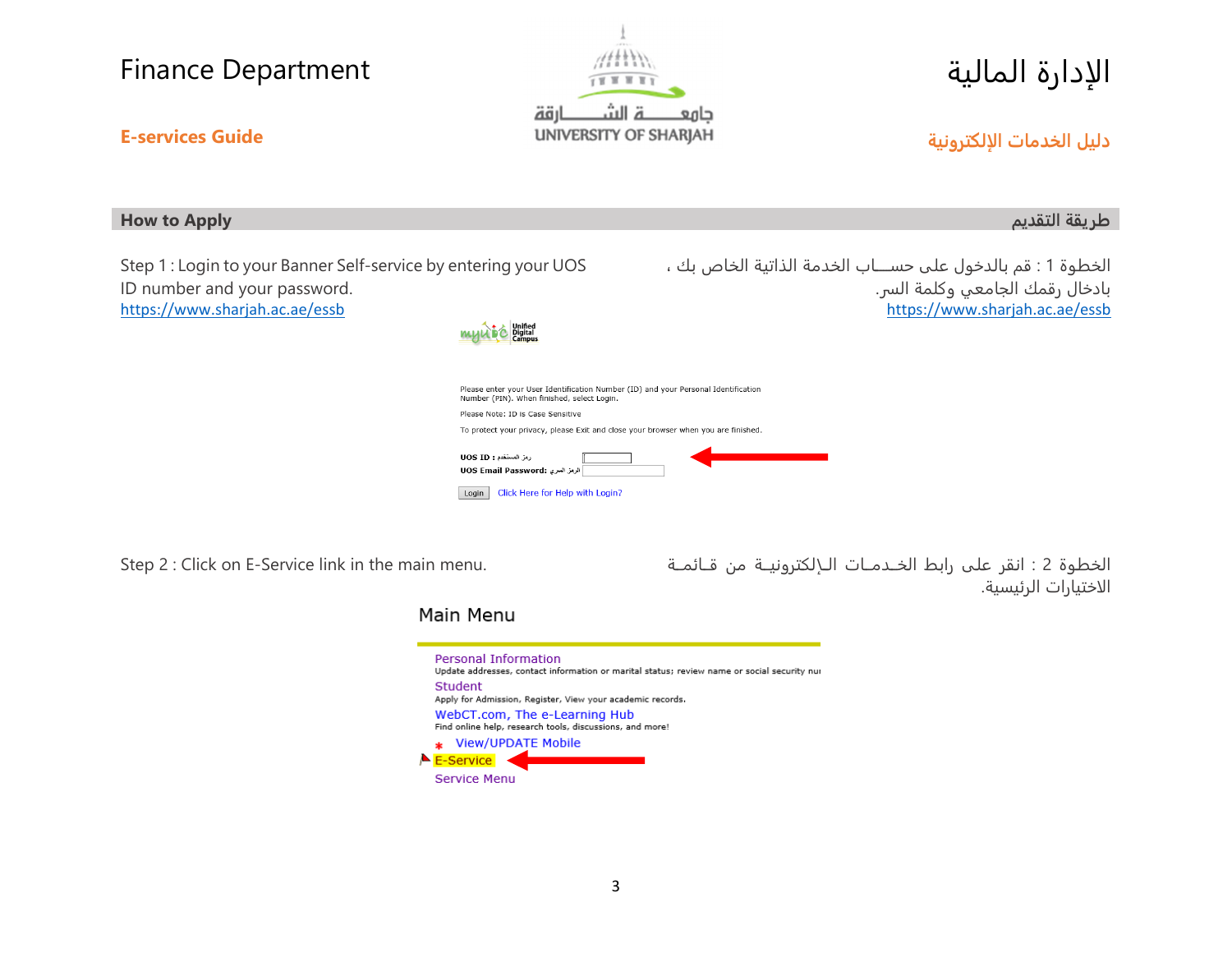

# الإدارة المالية

### **E-services Guide**

**دليل الخدمات اྕلكترونية**

Step 3 : From the drop down menu, choose (Student Support Fund). Then click on the 'Next' button.

الخطوة 3 : من القـائمـة ، قم بـاختيـار (صـــــنـدوق دعم الطـالـب). ثم اضغط على زر الارسال.

| <b>Personal Information</b> Student |                                            |
|-------------------------------------|--------------------------------------------|
| <b>Search</b>                       | Go                                         |
| <b>E-Services System</b>            |                                            |
| <b>Choose Required Service:</b>     |                                            |
|                                     | Student Support Fund- Student Support Fund |
| <b>Comments</b>                     |                                            |
|                                     |                                            |
|                                     |                                            |

**NEXT**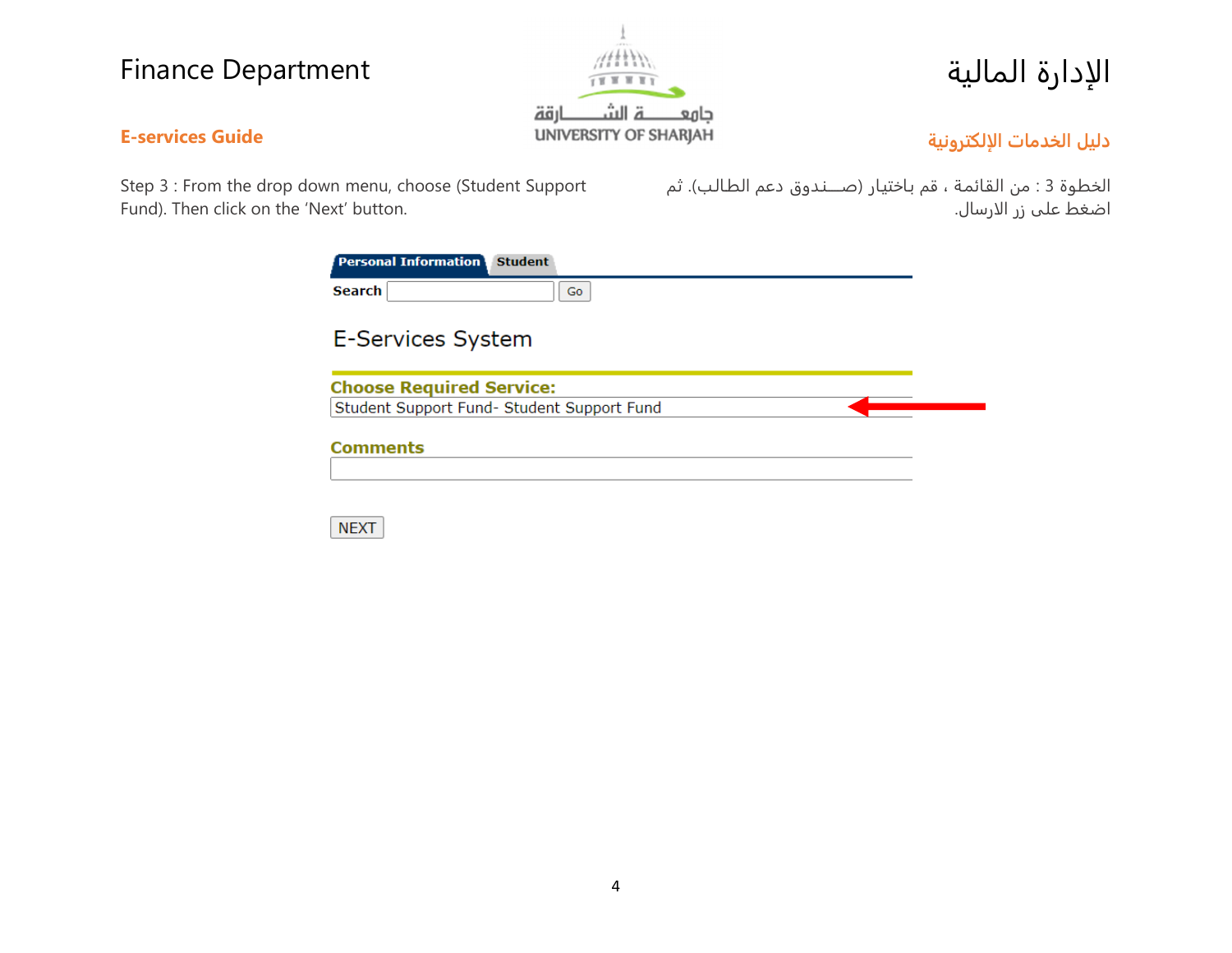**E-services Guide**

documents.



# الإدارة المالية

### **دليل الخدمات اྕلكترونية**

Step 4 : Fill the required information and upload the

الخطوة <sup>4</sup> : قم بمྍལ البيانات المطلوبة وتحميل جميع المستندات. الرجاء التأكد من دقة البيانات المدخلة.

Please make sure that the information entered is accurate.

Please Enter Required information then click on SUBMIT REQUEST button.

**Fund Term \*** | مخ نصل الخريف 2020 / 2021 - 2021/2021 Fall 2020

Did you receive a student fund before? \* ► -اختــر- Select-

If yes, please state the amount in AED:

If yes, please state year of received fund : لم استلم دعم مادي - No Fund Received  $\mathbf{\check{}}$ 

Total income (Bank Account Balance) \* - Select - $\mathbf{\check{}}$ 

Number of family member (including the student) \* - Select -  $\sim$ 

**Guardian Salary AED \*** - Select - $\checkmark$ 

| House Rental AED * |  |
|--------------------|--|
| $-$ Select -       |  |